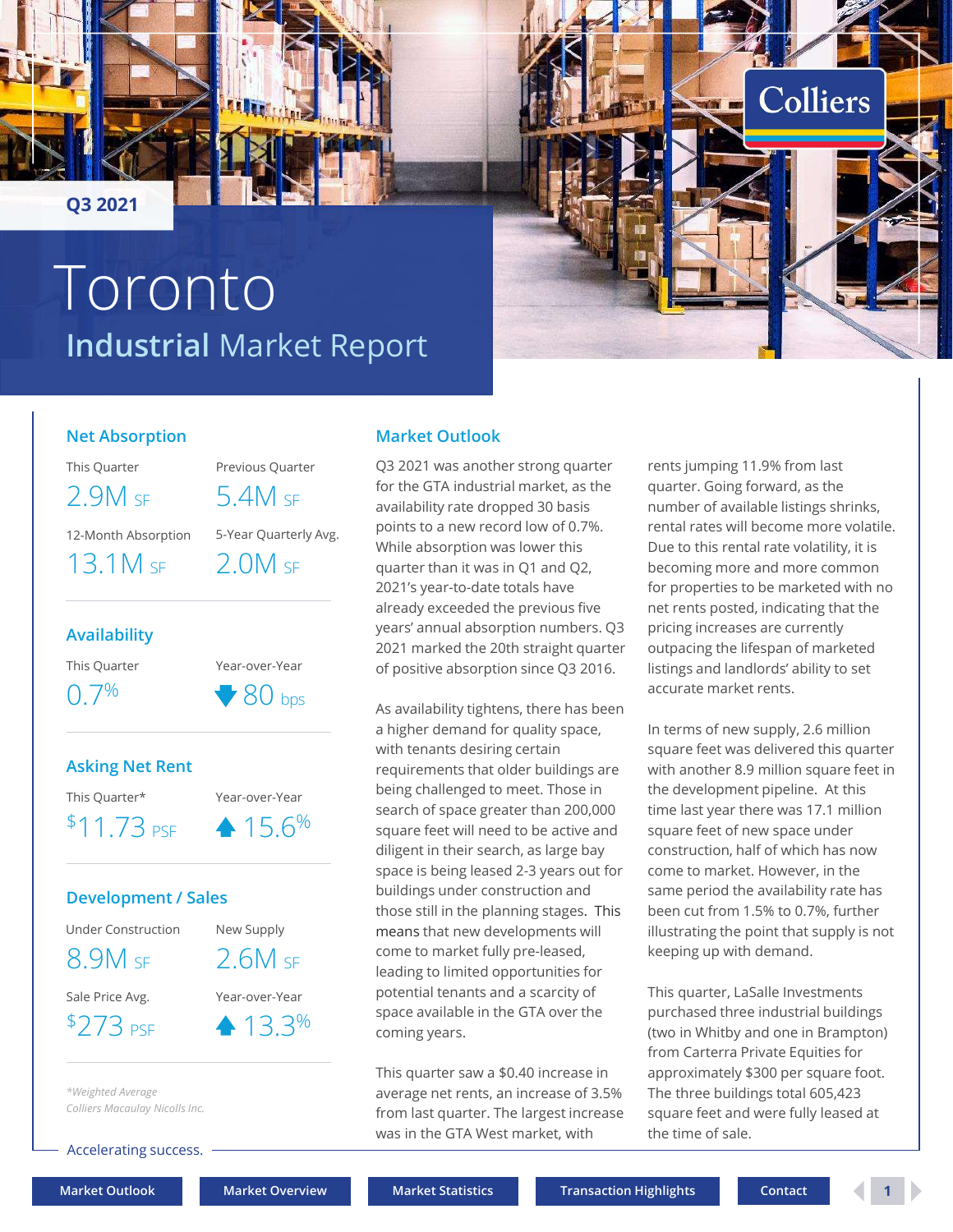# Market Overview





GTA Total 16%

Rental Rate Growth\*

\*Weighted Average Asking Net Rent

16% and the contract of the contract of the contract of the contract of the contract of the contract of the co



 $19\%$   $6\%$   $17\%$   $5\%$ 13% and the contract of the contract of the contract of the contract of the contract of the contract of the contract of the contract of the contract of the contract of the contract of the contract of the contract of the co 28% SIA LOTAL CONTROL CONTROL CONTROL CONTROL CONTROL CONTROL CONTROL CONTROL CONTROL CONTROL CONTROL CONTROL CONTROL CONTROL CONTROL CONTROL CONTROL CONTROL CONTROL CONTROL CONTROL CONTROL CONTROL CONTROL CONTROL CONTROL  $40\%$   $80MSE$   $585$   $12MSE$ Central East 1.2M SF North 2.5M SF West 3.6M SF 8.9M SF Under 13% Construction North 1.7M SF

Under Construction by Market

By Building Area (SF)

# Availability Rate by Market



# Q3 2017 – Q3 2021 **OS** Historical Overview<br>
2017 - Q3 2021<br>
2017 - Q3 2021 Net Absorption New Supply Availability Rate  $\frac{6}{5}$  6,000,000<br>  $\frac{2}{5}$  5,000,000<br>  $\frac{2}{5}$  3,000,000<br>  $\frac{2}{5}$  3,000,000<br>  $\frac{2}{5}$  3,000,000<br>  $\frac{2}{5}$  3,000,000<br>  $\frac{2}{5}$  3,000,000<br>  $\frac{2}{5}$  3,000,000<br>  $\frac{2}{5}$  3,000,000<br>  $\frac{2}{5}$   $\frac{2.5\%}{5}$ <br>  $\frac{2.5$ 3.0% 5,000,000 2.5% 4,000,000 2.0% 3,000,000 1.5%  $\equiv$  1.5%  $\equiv$  1.5%  $\equiv$  1.5%  $\equiv$  1.5%  $\equiv$  1.5%  $\equiv$  1.5%  $\equiv$  1.5%  $\equiv$  1.5%  $\equiv$  1.5%  $\equiv$  1.5%  $\equiv$  1.5%  $\equiv$  1.5%  $\equiv$  1.5%  $\equiv$  1.5%  $\equiv$  1.5%  $\equiv$  1.5%  $\equiv$  1.5%  $\equiv$  1.5%  $\equiv$  1.5%  $\equiv$  1.5%  $\equiv$  1.5%  $\equiv$  1 2,000,000  $1.0\%$   $\frac{1}{5}$   $\frac{1}{5}$   $\frac{1}{5}$ 0.7% 1.0%  $\frac{11}{10}$ 1,000,000 0.5%  $\begin{picture}(180,10) \put(0,0){\line(1,0){100}} \put(10,0){\line(1,0){100}} \put(10,0){\line(1,0){100}} \put(10,0){\line(1,0){100}} \put(10,0){\line(1,0){100}} \put(10,0){\line(1,0){100}} \put(10,0){\line(1,0){100}} \put(10,0){\line(1,0){100}} \put(10,0){\line(1,0){100}} \put(10,0){\line(1,0){100}} \put(10,0){\line(1,0){100}}$ 0.0%  $\overline{G^2}$ **Oct 1991** 02120 02120 **ORIVO**  $\alpha^2$ 03-10  $Q^2$  $Q^3$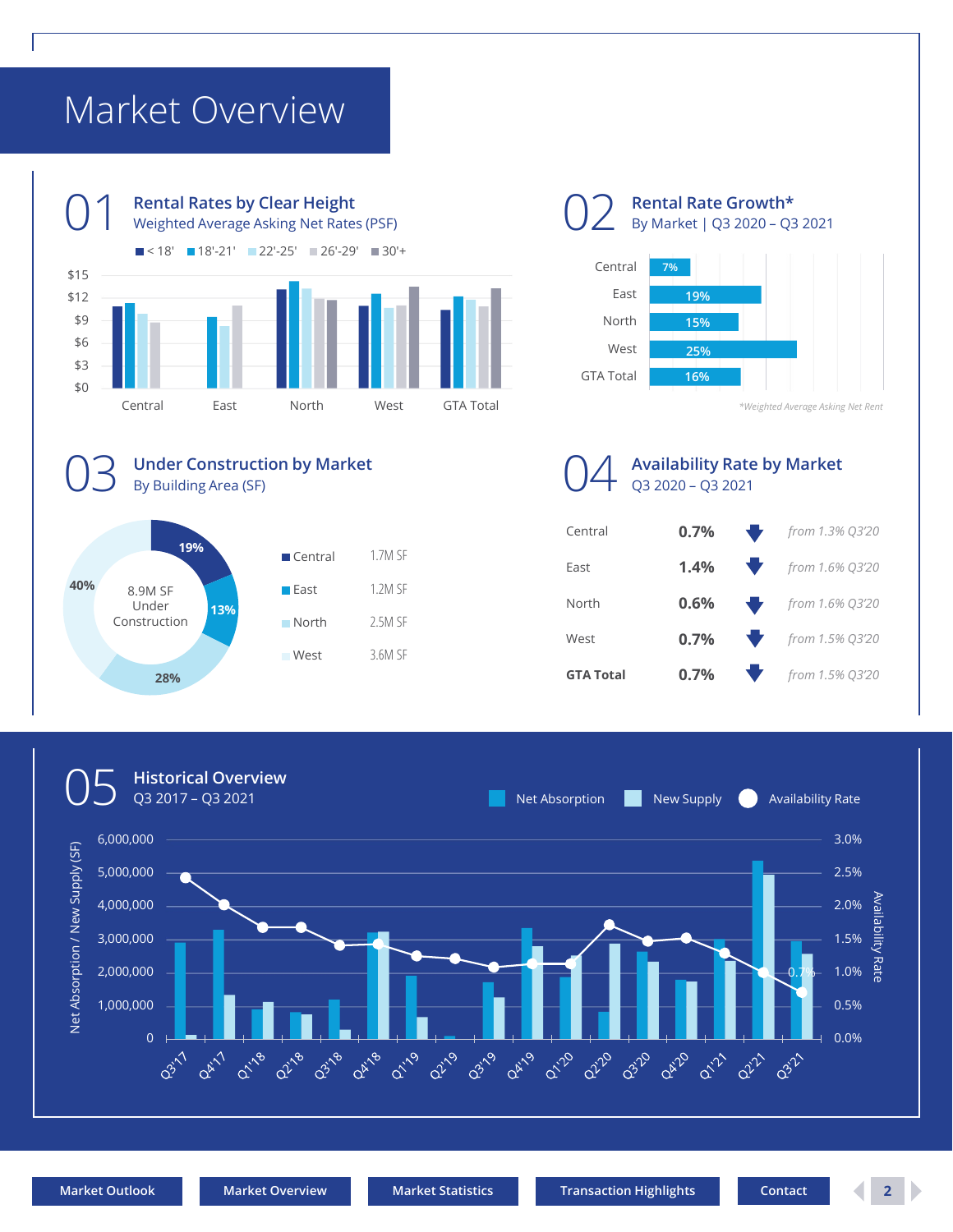# Market Statistics

|                                             |                                          | <b>Market Statistics</b>                              |                        |                                                           |                                                             |                                      |                                       |                                         |                                     |                                              |                                                        |                                              |
|---------------------------------------------|------------------------------------------|-------------------------------------------------------|------------------------|-----------------------------------------------------------|-------------------------------------------------------------|--------------------------------------|---------------------------------------|-----------------------------------------|-------------------------------------|----------------------------------------------|--------------------------------------------------------|----------------------------------------------|
| <b>Market</b>                               | <b>Total</b><br><b>Inventory</b><br>(SF) | <b>Total</b><br><b>Vacant</b><br><b>Space</b><br>(SF) | <b>Vacancy</b><br>Rate | <b>Direct</b><br><b>Available</b><br><b>Space</b><br>(SF) | <b>Sublease</b><br><b>Available</b><br><b>Space</b><br>(SF) | <b>Total</b><br><b>Space</b><br>(SF) | <b>Available Availability</b><br>Rate | <b>Net</b><br><b>Absorption</b><br>(SF) | <b>New</b><br><b>Supply</b><br>(SF) | <b>Under</b><br><b>Construction</b><br>(PSF) | Wgt. Avg.<br><b>Asking</b><br><b>Net Rent</b><br>(PSF) | Avg.<br><b>Sale</b><br><b>Price</b><br>(PSF) |
|                                             |                                          |                                                       |                        |                                                           |                                                             |                                      |                                       |                                         |                                     |                                              |                                                        |                                              |
| Don Mills<br>Downsview                      | 9,979,242                                | 65,000                                                | 0.7%<br>0.4%           | 117,795                                                   | $\overline{0}$<br>$0-$                                      | 117,795                              | 1.2%                                  | 52,108                                  | $\overline{0}$<br>$\mathbf 0$       | $\mathbf 0$<br>$\overline{0}$                | \$12.90                                                | $\sim$<br>\$240.74                           |
| East York                                   | 25,861,771<br>8,337,799                  | 110,720<br>49,753                                     | 0.6%                   | 238,367<br>44,703                                         | 27,050                                                      | 238,367<br>71,753                    | 0.9%<br>0.9%                          | $-56,534$<br>16,127                     | $\overline{0}$                      | $\mathbf 0$                                  | \$9.73<br>\$14.00                                      | \$189.87                                     |
| North Etobicoke                             | 41,098,240                               | 210,508                                               | 0.5%                   | 128,868                                                   | 136,580                                                     | 265,448                              | 0.6%                                  | 35,000                                  | $\overline{0}$                      | 367,480                                      | \$12.50                                                | \$250.70                                     |
| North York South                            | 11,424,665                               | 50,555                                                | 0.4%                   | 50,555                                                    | $\mathbf 0$                                                 | 50,555                               | 0.4%                                  | 136,805                                 | $\overline{0}$                      | $\mathbf 0$                                  | \$14.75                                                | \$264.06                                     |
| Scarborough East                            | 14,605,232                               | 68,054                                                | 0.5%                   | 40,065                                                    | 49,989                                                      | 90,054                               | 0.6%                                  | 23,890                                  | $\mathbf 0$                         | 1,017,449                                    | \$9.95                                                 | \$270.88                                     |
| Scarborough South                           | 26,892,647                               | 187,182                                               | 0.7%                   | 401,800                                                   | $\mathbf 0$                                                 | 401,800                              | 1.5%                                  | $-100,184$                              | $\mathbf 0$                         | $\mathbf 0$                                  | \$8.90                                                 | \$197.35                                     |
| Scarborough West                            | 20,963,528                               | 0                                                     | 0.0%                   | 28,000                                                    | $\mathbf 0$                                                 | 28,000                               | 0.1%                                  | 15,920                                  | $\overline{0}$                      | $\mathbf 0$                                  | \$10.50                                                | \$243.75                                     |
| South Etobicoke                             | 29,974,867                               | 204,961                                               | 0.7%                   | 351,837                                                   | $\mathbf 0$                                                 | 351,837                              | 1.2%                                  | 48,594                                  | $\overline{0}$                      | 294,393                                      | \$11.36                                                | \$358.29                                     |
| Toronto                                     | 19,574,578                               | 16,378                                                | 0.1%                   | 16,378                                                    | $\mathbf 0$                                                 | 16,378                               | 0.1%                                  | 16,000                                  | $\mathbf 0$                         | $\mathbf 0$                                  | \$12.00                                                | \$367.13                                     |
| Weston                                      | 23,263,399                               | 0                                                     | 0.0%                   | 0                                                         | $\mathbf 0$                                                 | $\mathbf 0$                          | 0.0%                                  | 19,103                                  | $\mathbf 0$                         | $\overline{0}$                               | $\sim$                                                 | \$190.14                                     |
| Willowdale                                  | 3,669,706                                | 64,528                                                | 1.8%                   | 64,528                                                    | $\mathbf{0}$                                                | 64,528                               | 1.8%                                  | $-64,528$                               | $\mathbf 0$                         | $\overline{0}$                               | \$12.50                                                | \$298.84                                     |
| York                                        | 5,077,455                                | $\mathbf 0$                                           | 0.0%                   | 0                                                         | $\mathbf{0}$                                                | 0                                    | 0.0%                                  | 110,715                                 | $\mathbf 0$                         | $\overline{0}$                               | $\sim$                                                 | \$566.24                                     |
| <b>Central</b>                              | 240,723,129                              | 1,027,639                                             | 0.4%                   | 1,482,896                                                 | 213,619                                                     | 1,696,515                            | 0.7%                                  | 253,016                                 | $\mathbf{0}$                        | 1,679,322                                    | \$10.85                                                | \$245.06                                     |
| Ajax                                        | 9,520,358                                | 17,900                                                | 0.2%                   | 94,230                                                    | $\mathbf{0}$                                                | 94,230                               | 1.0%                                  | 1,031,937                               | 1,049,837                           | 906,084                                      | \$10.75                                                | \$164.92                                     |
| Oshawa                                      | 11,392,168                               | 115,992                                               | 1.0%                   | 152,992                                                   | $\mathbf 0$                                                 | 152,992                              | 1.3%                                  | $-115,992$                              | 0                                   | 137,782                                      | \$8.53                                                 | \$212.50                                     |
| Pickering<br>Whitby                         | 10,466,575<br>9,511,686                  | 103,719<br>220,995                                    | 1.0%<br>2.3%           | 103,719<br>220,995                                        | $\mathbf 0$<br>$\mathbf 0$                                  | 103,719<br>220,995                   | 1.0%<br>2.3%                          | $-103,719$<br>$\mathbb O$               | $\mathbf 0$<br>$\mathbf 0$          | 172,120<br>$\mathbb O$                       | \$9.59<br>\$8.04                                       | \$282.42<br>\$196.79                         |
| East                                        | 40,890,787                               | 458,606                                               | 1.1%                   | 571,936                                                   | $\mathbf 0$                                                 | 571,936                              | 1.4%                                  | 812,226                                 | 1,049,837                           | 1,215,986                                    | \$8.90                                                 | \$196.98                                     |
| Aurora                                      | 6,024,870                                | 30,875                                                | 0.5%                   | 30,875                                                    | $\mathbf 0$                                                 | 30,875                               | 0.5%                                  | $\mathbf 0$                             | $\circ$                             | 125,905                                      | \$12.00                                                | \$232.62                                     |
| Markham East                                | 34,618,550                               | 119,673                                               | 0.3%                   | 294,479                                                   | $\mathbf 0$                                                 | 294,479                              | 0.9%                                  | 2,176                                   | $\mathbf 0$                         | 625,929                                      | \$12.13                                                | \$293.40                                     |
| Markham West                                | 1,796,453                                | $\mathbf 0$                                           | 0.0%                   | 0                                                         | $\mathbf 0$                                                 | $\mathbf 0$                          | 0.0%                                  | $\mathbf 0$                             | $\mathbf 0$                         | $\overline{0}$                               | $\sim$                                                 | \$390.20                                     |
| Newmarket                                   | 7,697,717                                | 30,519                                                | 0.4%                   | 30,519                                                    | $\mathbf 0$                                                 | 30,519                               | 0.4%                                  | 22,500                                  | $\mathbf 0$                         | $\mathbf 0$                                  | \$11.35                                                | \$241.31                                     |
| Richmond Hill                               | 12,899,793                               | 118,821                                               | 0.9%                   | 161,128                                                   | $\mathbf 0$                                                 | 161,128                              | 1.2%                                  | $-3,715$                                | $\mathbf 0$                         | $\mathbf 0$                                  | \$14.14                                                | \$300.87                                     |
| Vaughan                                     | 95,526,345                               | 203,974                                               | 0.2%                   | 351,783                                                   | 158,014                                                     | 509,797                              | 0.5%                                  | 151,720                                 | 43,357                              | 1,720,416                                    | \$12.92                                                | \$331.09                                     |
| Whitchurch/Stouffville                      | 1,119,055                                | $\mathbf 0$                                           | 0.0%                   | $\overline{0}$                                            | $\mathbb O$                                                 | 0                                    | 0.0%                                  | $\mathbf 0$                             | $\circ$                             | $\mathbb O$                                  | $\sim$                                                 | \$375.40                                     |
| <b>North</b>                                | 159,682,783                              | 503,862                                               | 0.3%                   | 868,784                                                   | 158,014                                                     | 1,026,798                            | 0.6%                                  | 172,681                                 | 43,357                              | 2,472,250                                    | \$12.79                                                | \$304.73                                     |
| <b>Brampton East</b>                        | 57,678,300                               | $\overline{0}$                                        | 0.0%                   | 102,205                                                   | $\overline{0}$                                              | 102,205                              | 0.2%                                  | $\mathbf 0$                             | $\overline{0}$                      | 373,757                                      | \$14.25                                                | \$321.03                                     |
| <b>Brampton West</b>                        | 41,876,226                               | 46,186                                                | 0.1%                   | 90,783                                                    | 73,000                                                      | 163,783                              | 0.4%                                  | 1,440,890                               | 1,396,688                           | 134,000                                      | \$12.69                                                | \$324.98                                     |
| <b>Burlington</b>                           | 23,103,344                               | 90,851                                                | 0.4%                   | 129,114                                                   | $\mathbf 0$                                                 | 129,114                              | 0.6%                                  | 188,913                                 | $\mathbf 0$                         | 41,433                                       | \$11.26                                                | \$222.82                                     |
| Caledon                                     | 18,782,775                               | 287,538                                               | 1.5%                   | 287,538                                                   | $\mathbf 0$                                                 | 287,538                              | 1.5%                                  | 252,374                                 | $\mathbf 0$                         | 1,645,979                                    | \$13.50                                                | \$317.64                                     |
| <b>Halton Hills</b>                         | 7,452,500                                | $\mathbf 0$                                           | 0.0%                   | 0                                                         | $\mathbf 0$                                                 | 0                                    | 0.0%                                  | $\mathbf 0$                             | $\mathbf 0$                         | $\mathbf 0$                                  | $\sim$                                                 | $\sim$                                       |
| Milton                                      | 22,732,894                               | $\mathbf 0$                                           | 0.0%                   | 0                                                         | $\mathbf{0}$                                                | 0                                    | 0.0%                                  | $\mathbf{0}$                            | $\mathbf 0$                         | 457,012                                      | $\overline{\phantom{a}}$                               | \$281.55                                     |
| Miss. Central East                          | 19,578,299                               | 133,890                                               | 0.7%                   | 328,928                                                   | 16,000                                                      | 344,928                              | 1.8%                                  | $-9,543$                                | $\mathbf 0$                         | 30,000                                       | \$10.19                                                | \$283.31                                     |
| Miss. Central West                          | 18,529,004                               | 20,895                                                | 0.1%                   | 48,240                                                    | $\mathbf 0$                                                 | 48,240                               | 0.3%                                  | 5,885                                   | $\mathbf 0$                         | $\mathbf 0$                                  | \$11.84                                                | \$298.48                                     |
| Mississauga East                            | 21,169,303                               | 25,200                                                | 0.1%                   | 101,887                                                   | $\mathbf 0$                                                 | 101,887                              | 0.5%                                  | $-25,200$                               | $\overline{0}$                      | $\mathbf 0$                                  | \$11.04                                                | \$278.27                                     |
| Miss. / Meadowvale                          | 22,366,047                               | 106,684                                               | 0.5%                   | 136,090                                                   | 124,875                                                     | 260,965                              | 1.2%                                  | $-30,749$                               | $\overline{0}$                      | 610,545                                      | \$13.10                                                | \$283.26                                     |
| Mississauga South / E                       | 13,214,795                               | $\mathbf 0$                                           | 0.0%                   | 46,709                                                    | $\mathbf 0$                                                 | 46,709                               | 0.4%                                  | 117,782                                 | $\overline{0}$                      | $\overline{0}$                               | \$11.75                                                | \$302.47                                     |
| Mississauga South / W                       | 19,912,212                               | 65,613                                                | 0.3%                   | 165,916                                                   | 17,828                                                      | 183,744                              | 0.9%                                  | $-50,613$                               | $\overline{0}$                      | 278,109                                      | \$13.48                                                | \$325.30                                     |
| Mississauga West                            | 72,490,397                               | 325,718                                               | 0.4%                   | 702,409                                                   | 41,790                                                      | 744,199                              | 1.0%                                  | $-210,044$                              | $\circ$                             | $\mathbf 0$                                  | \$13.49                                                | \$288.82                                     |
| Oakville                                    | 19,904,922                               | 46,402                                                | 0.2%                   | 46,402                                                    | 17,743                                                      | 64,145                               | 0.3%                                  | 27,016                                  | 73,418                              | $\mathbb O$                                  | \$10.50                                                | \$279.65                                     |
| Oakville Winston Park                       | 5,961,462                                | $\mathbf 0$                                           | 0.0%                   | 53,992                                                    | $\mathbf 0$                                                 | 53,992                               | 0.9%                                  | $\mathbf 0$                             | $\mathbf 0$                         | $\mathbb O$                                  | \$13.81                                                | \$270.54                                     |
| <b>West</b>                                 | 384,752,480                              | 1,148,977                                             | 0.3%                   | 2,240,213                                                 | 291,236                                                     | 2,531,449                            | 0.7%                                  | 1,706,711                               | 1,470,106                           | 3,570,835                                    | \$12.62                                                | \$293.17                                     |
| <b>Greater Toronto</b><br><b>Area Total</b> | 826,049,179 3,139,084                    |                                                       | 0.4%                   | 5,163,829                                                 | 662,869                                                     | 5,826,698                            | 0.7%                                  |                                         | 2,944,634 2,563,300                 | 8,938,393                                    | \$11.73                                                | \$272.77                                     |
| <b>Greater Hamilton</b>                     | 43,730,022                               | 142,339                                               | 0.3%                   | 287,564                                                   | 46,119                                                      | 333,683                              | 0.8%                                  | 454,149                                 | 330,000                             | $\mathbf{0}$                                 | \$5.94                                                 | \$157.35                                     |
| <b>Area Total</b>                           |                                          |                                                       |                        |                                                           |                                                             |                                      |                                       |                                         |                                     |                                              |                                                        |                                              |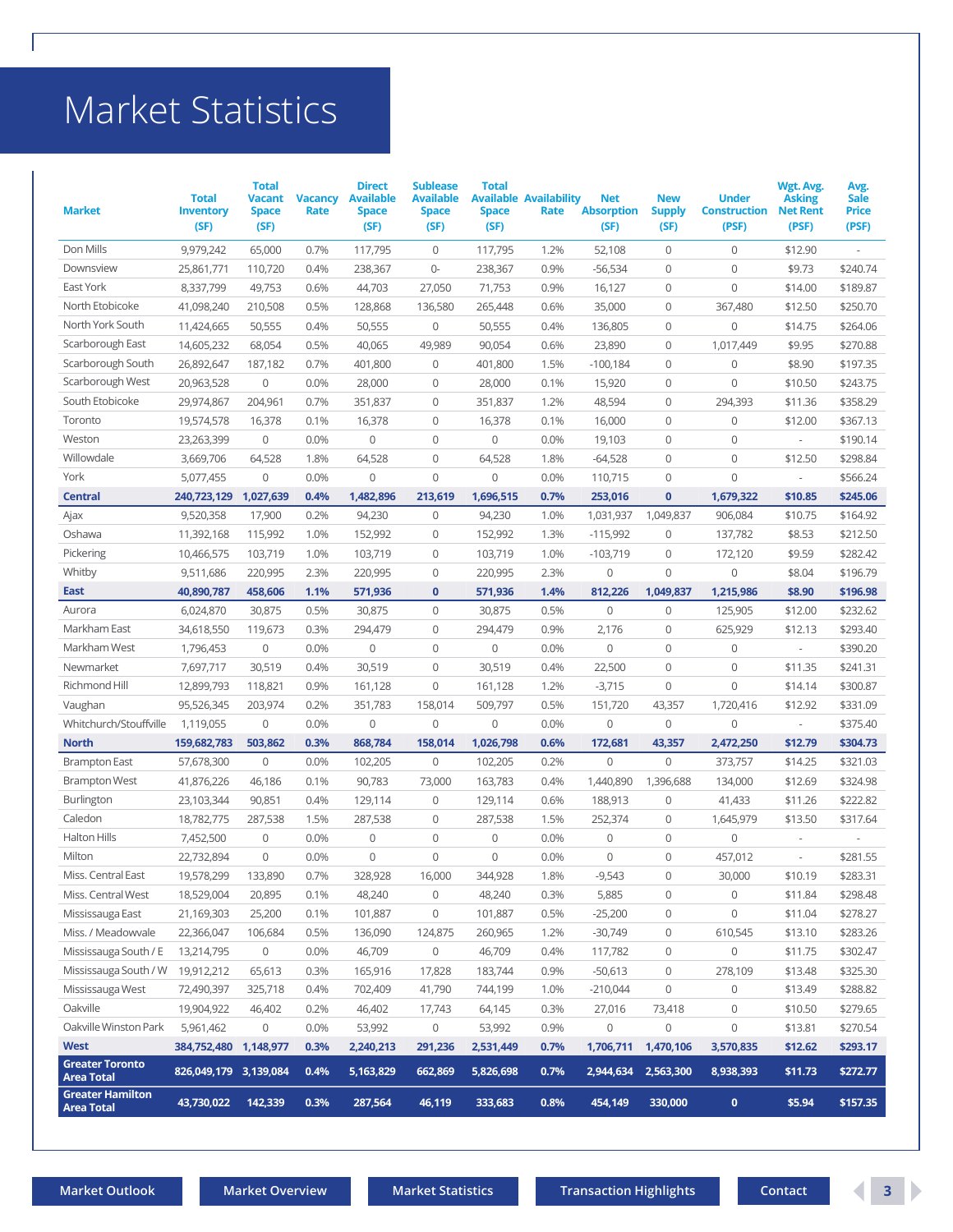# Transaction Highlights

### Notable Lease Transactions

| <b>Transaction Highlights</b>     |                                |           |                   |                                  |                   |                          |
|-----------------------------------|--------------------------------|-----------|-------------------|----------------------------------|-------------------|--------------------------|
|                                   |                                |           |                   |                                  |                   |                          |
|                                   |                                |           |                   |                                  |                   |                          |
|                                   |                                |           |                   |                                  |                   |                          |
| <b>Notable Lease Transactions</b> |                                |           |                   |                                  |                   |                          |
| <b>Tenant</b>                     | <b>Building Name / Address</b> |           |                   | <b>Market</b>                    | <b>Lease Type</b> | Size (SF)                |
| H&M                               | Kerrison Drive East            |           |                   | Ajax                             | Head Lease        | 716,837                  |
| Best Buy                          | 9200 Airport Road              |           |                   | <b>Brampton East</b>             | Renewal           | 443,000                  |
| Ceva Logistics                    | 6 Cleve Court                  |           |                   | <b>Halton Hills</b>              | Renewal           | 323,000                  |
| SoftMoc                           | 505 Finley Avenue              |           |                   | Ajax                             | Head Lease        | 124,456                  |
| Mobile Climate Control            | 7540 Jane Street               |           |                   | Vaughan                          | Renewal           | 120,000                  |
|                                   |                                |           |                   |                                  |                   |                          |
| <b>Notable Sales Transactions</b> |                                |           |                   |                                  |                   |                          |
| <b>Building Name / Address</b>    | <b>Market</b>                  | Size (SF) | <b>Sale Price</b> | <b>Purchaser</b>                 |                   | <b>Purchaser Profile</b> |
| 2300 North Park Drive             | <b>Brampton East</b>           | 235,423   | \$93,361,721      | Lasalle Investment<br>Management |                   | Private Investor         |
| 1652 & 1672 Tricont Avenue        | Whitby<br>370,000              |           |                   | Lasalle Investment<br>Management |                   | Private Investor         |
| 7400 & 7420 Bramalea Road         | Mississauga West               | 328,268   | \$90,175,000      | Pure Industrial                  |                   | Institution              |
| 1160 & 1170 Birchmount Road       | Scarborough South              | 362,682   | \$78,500,000      | Soneil Investments               |                   | Private Investor         |

### Notable Sales Transactions

|                                                           | <b>Building Name / Address</b>        |                      |                                   | <b>Market</b>                          | <b>Lease Type</b> | Size (SF)                                    |
|-----------------------------------------------------------|---------------------------------------|----------------------|-----------------------------------|----------------------------------------|-------------------|----------------------------------------------|
| H&M                                                       | Kerrison Drive East                   |                      |                                   | Ajax                                   | Head Lease        | 716,837                                      |
| Best Buy                                                  | 9200 Airport Road                     |                      |                                   | <b>Brampton East</b>                   | Renewal           | 443,000                                      |
| Ceva Logistics                                            | 6 Cleve Court                         |                      |                                   | <b>Halton Hills</b>                    | Renewal           | 323,000                                      |
| SoftMoc                                                   | 505 Finley Avenue                     |                      |                                   | Ajax                                   | Head Lease        | 124,456                                      |
| Mobile Climate Control                                    | 7540 Jane Street                      |                      |                                   | Vaughan                                | Renewal           | 120,000                                      |
| <b>Building Name / Address</b><br>2300 North Park Drive   | <b>Market</b><br><b>Brampton East</b> | Size (SF)<br>235,423 | <b>Sale Price</b><br>\$93,361,721 | <b>Purchaser</b><br>Lasalle Investment |                   | <b>Purchaser Profile</b><br>Private Investor |
|                                                           | Whitby                                | 370,000              | \$89,650,000                      | Management<br>Lasalle Investment       |                   | Private Investor                             |
|                                                           |                                       |                      |                                   | Management                             |                   |                                              |
| 1652 & 1672 Tricont Avenue                                |                                       |                      |                                   |                                        |                   |                                              |
| 7400 & 7420 Bramalea Road                                 | Mississauga West                      | 328,268              | \$90,175,000                      | Pure Industrial                        |                   | Institution                                  |
| 1160 & 1170 Birchmount Road<br>316 & 340 Aviva Park Drive | Scarborough South<br>Vaughan          | 362,682<br>168,091   | \$78,500,000<br>\$57,435,610      | Soneil Investments<br>VersaCold        |                   | Private Investor<br>User                     |